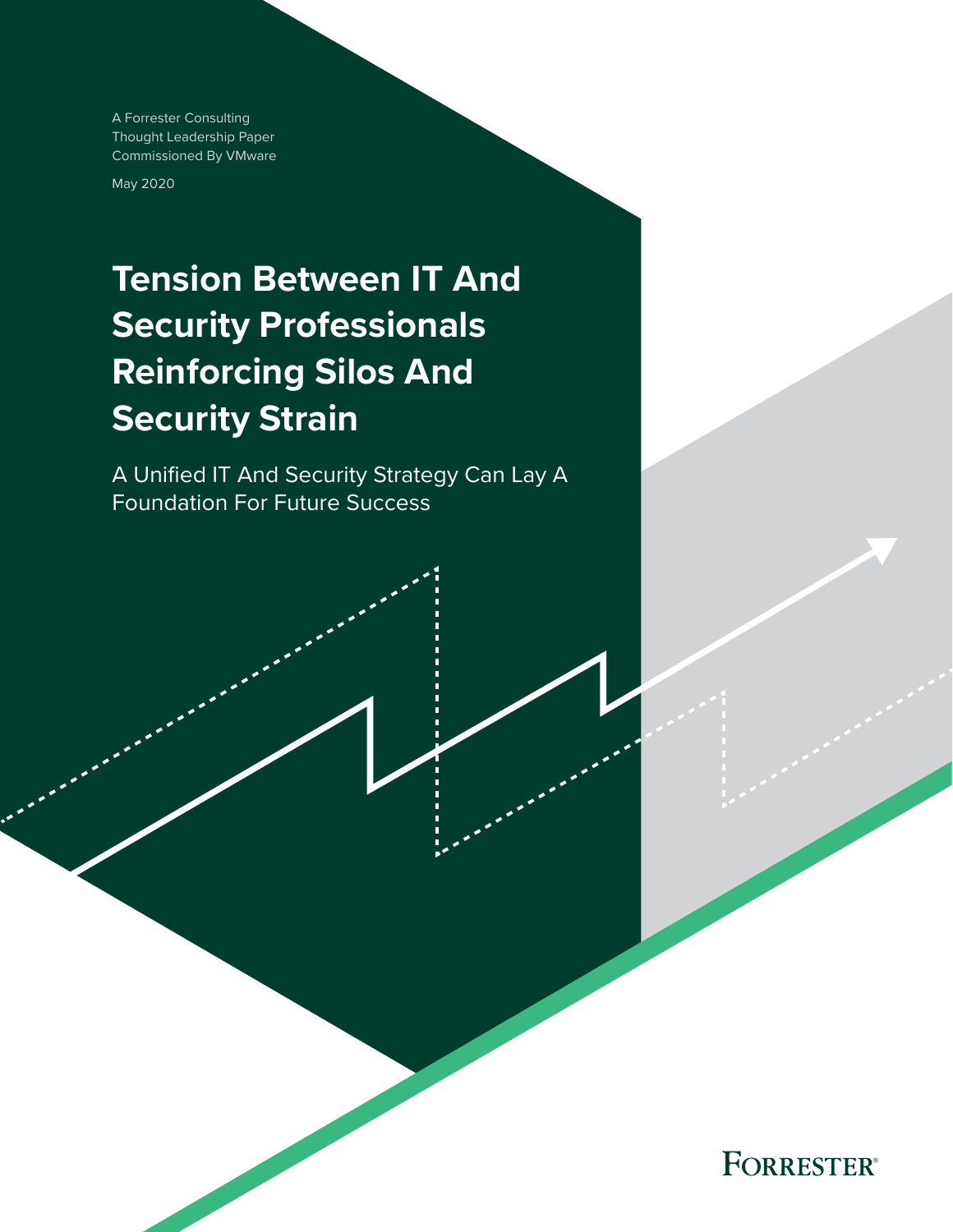## **Table Of Contents**

- [Executive Summary](#page-2-0) **1**
- [Collaboration Is A Top Priority For](#page-3-0)  **2** [Both IT And Security](#page-3-0)
- 4 Despite Collaboration Efforts, [Teams Remain "Frenemies"](#page-5-0)
- [Consolidated IT And Security](#page-9-0)  **8** [Strategies Lay A Foundation For](#page-9-0)  [Future Success](#page-9-0)
- 10 [Key Recommendations](#page-11-0)
- 11 [Appendix](#page-12-0)

#### ABOUT FORRESTER CONSULTING

Forrester Consulting provides independent and objective research-based consulting to help leaders succeed in their organizations. Ranging in scope from a short strategy session to custom projects, Forrester's Consulting services connect you directly with research analysts who apply expert insight to your specific business challenges. For more information, visit forrester.com/consulting.

© 2020, Forrester Research, Inc. All rights reserved. Unauthorized reproduction is strictly prohibited. Information is based on best available resources. Opinions reflect judgment at the time and are subject to change. Forrester®, Technographics®, Forrester Wave, RoleView, TechRadar, and Total Economic Impact are trademarks of Forrester Research, Inc. All other trademarks are the property of their respective companies. For additional information, go to forrester.com. [E-46891]



**Contributing Research:**  Forrester's Security & Risk research group

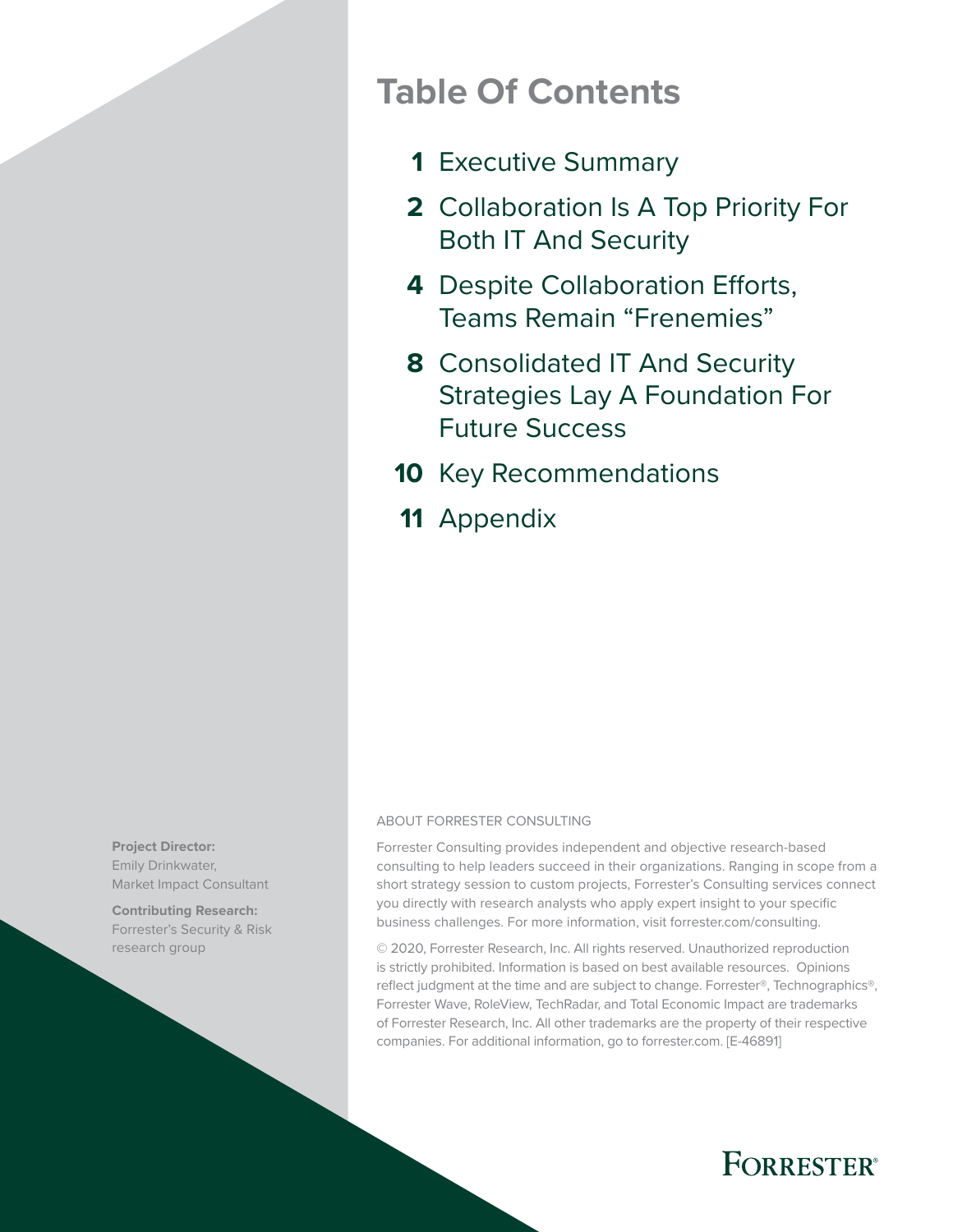# <span id="page-2-0"></span>**Executive Summary**

In today's modern landscape, IT and Security teams face major risks and concerns daily. However, in many cases, teams are working against each other by not presenting a unified front with a consolidated security strategy.

In February 2020, VMware commissioned Forrester Consulting to learn how executing against a consolidated IT management and security strategy could help break down silos across the two teams to improve security outcomes. We also explored the relationship between IT and security teams, including the relationship between C-level and manager/director level employees within those organizations. Forrester conducted a global online survey with 1,451 manager level and above respondents and interviewed eight CIOs and CISOs to further explore this topic. All respondents had responsibility and decision-making influence over security strategy. We found that although companies are focused on attempting to reconcile the divide between IT and security, tensions persist. Without a unified IT and security strategy powered by technology-enabled collaboration through shared tools, companies are unable to advance as desired.

#### **KEY FINDINGS**

- › **Collaboration is a top priority for both IT and Security.** Companies ranked collaboration between IT and Security as their top goal for the next year. When security is viewed as a team sport, tasks can move to a shared responsibility model across teams.
- › **Despite collaboration efforts, teams remain "frenemies."** Although collaboration is the goal, teams face challenges across the whole portfolio: people, processes, and technology. With an overwhelming majority claiming negative relationships between teams, it's no wonder that collaboration is an ongoing struggle.
- › **Consolidated IT and Security strategies lay a foundation for future success.** To combat this tension, companies are implementing a more unified, consolidated IT management and security strategy. While only one-third of organizations have adopted this, more are planning adoption in the next year to improve security and visibility.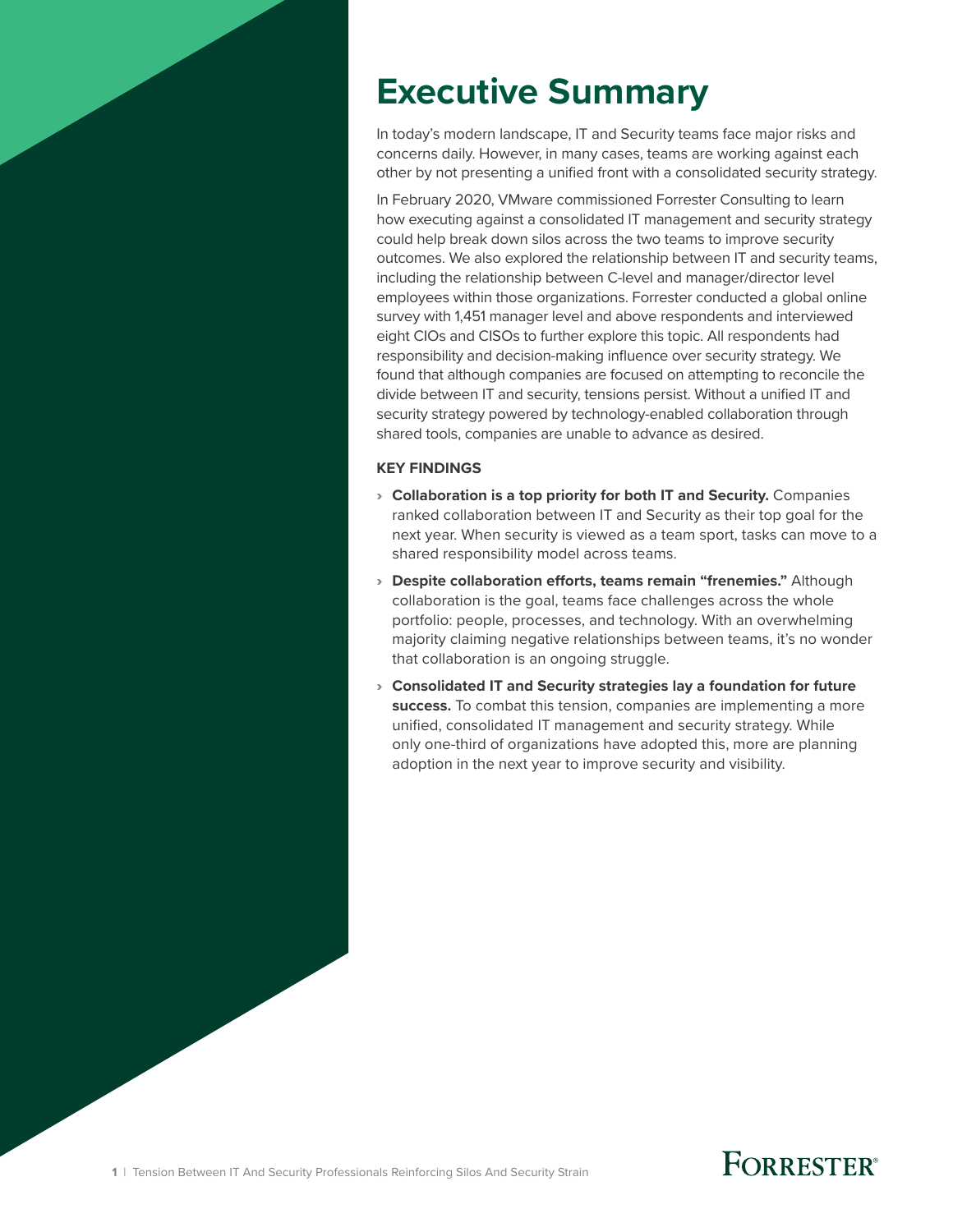### <span id="page-3-0"></span>Collaboration Is A Top Priority For Both IT And Security

As threats of attacks and breaches grow in sophistication, it is more important than ever for both IT and Security functions to have a unified approach to security. Security team members no longer solely own security responsibilities; it's becoming a collaborative undertaking with IT. By conducting both quantitative and qualitative surveys, we found that:

› **Security is moving to a shared responsibility model.** Organizations are aware that security should be a team sport and are moving most security responsibilities to be shared between teams and functions. For example, many different functions are involved in the development and execution of the security strategy beyond just the Security team alone (see Figure 1).

Respondents also indicated that while many tasks are currently owned by either IT or Security alone, most tasks will be shared responsibilities in three to five years. In the future, more teams will share responsibilities such as IT security architecture (↑39.7%), threat hunting/ remediation/incident response (↑33.1%), and cloud security (↑29.9%).

› **Collaboration is the top priority.** There is clear executive buy-in and board attention for security. In fact, when asked what will likely be their IT organization's top priority over the next 12 months, IT and Security teams agreed that the top priority is driving collaboration and alignment between IT and security teams (55%) (See Figure 2).

#### **Figure 1: Security Strategy Development And Execution**

**"What functions are involved in developing and executing your security strategy?"**



Many different business functions are involved in the development and execution of the security strategy beyond just the Security team alone.

Base: 1,451 IT and security managers and above (including CIOs and CISOs) with responsibility for security strategy and decision making Source: A commissioned study conducted by Forrester Consulting on behalf of VMware, February 2020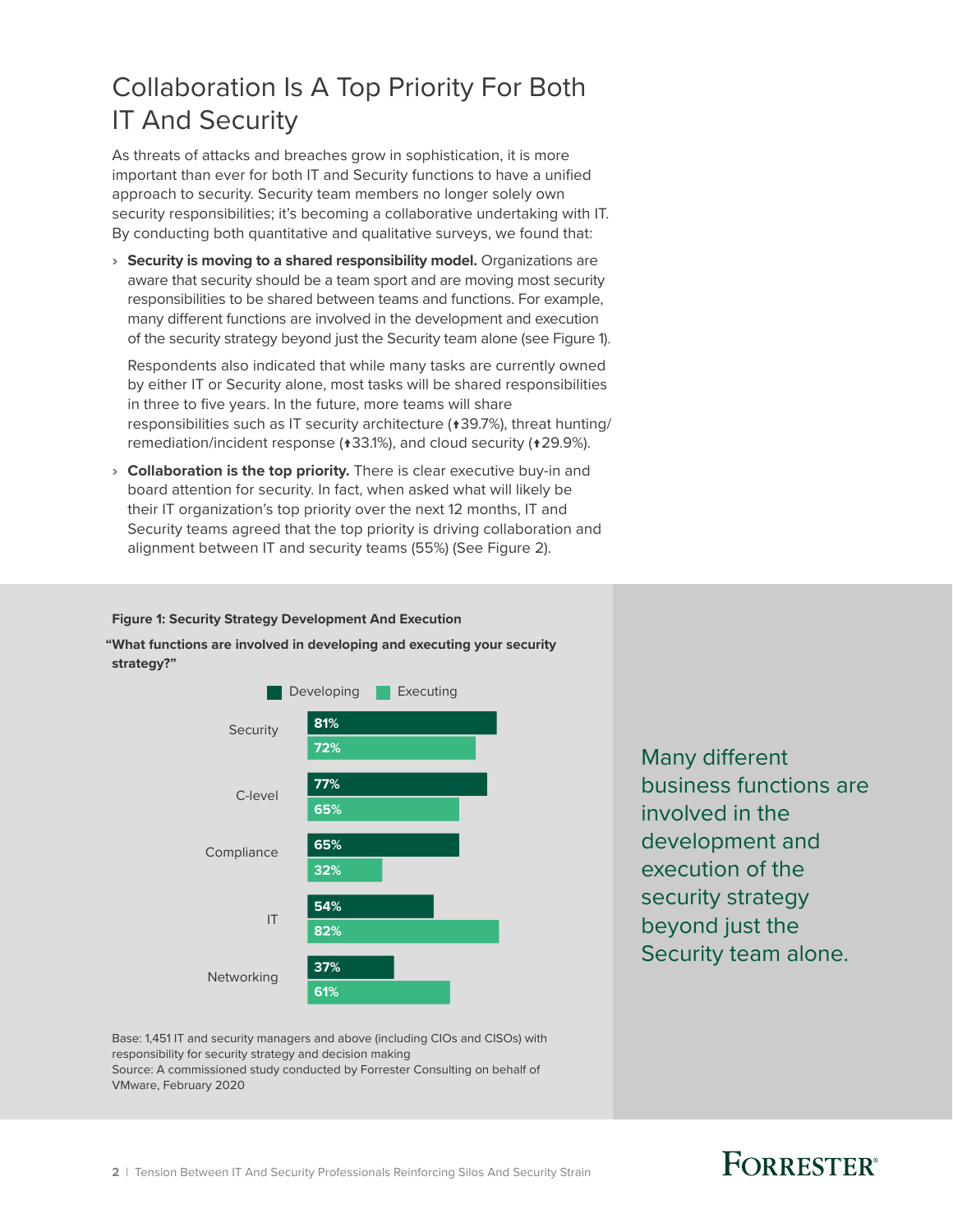The complete list of priorities, however, comprehensively addresses the entire business portfolio: people, processes, and technology. It is clear to senior leaders that IT and Security need to consist of positive relationships and collaboration, backed by the technology and processes to enable them.

#### **Figure 2: Top IT Organization Priorities**

**"Which of the following initiatives are likely to be your IT organization's top priorities over the next 12 months?"**

**55%** Drive collaboration and alignment between security and IT teams

**52%** Establish proactive threat hunting/response

**45%** Move infrastructure and applications to the cloud

**44%** Gain complete visibility of endpoints on our network

**40%** Simplify our IT environment

**36%** Deploy software and patches without disrupting business continuity

Base: 1,451 IT and security managers and above (including CIOs and CISOs) with responsibility for security strategy and decision making Source: A commissioned study conducted by Forrester Consulting on behalf of VMware, February 2020

#### › **Outage prevention and incident resolution are the focus of teams.**

When examining the top priorities of each team, there is general overlap when it comes to the goals of efficiency and preventing data breaches. However, some competing priorities come into play as IT is focused on preventing outages while Security is focused on incident resolution.

#### **Figure 3: Top Team Priorities**

**"Rank the top three priorities for your team."**

**Top Three IT Priorities Accord Priorities Top Three Security Priorities** 

- **1 Eciency (51%)**
- **2 Preventing data breaches (47%)**
- **3 Outage prevention (47%)**
- **1 Incident resolution (49%) 2 Preventing data breaches (49%)**
	- **3 Eciency (47%)**

Base: 1,451 IT and security managers and above (including CIOs and CISOs) with responsibility for security strategy and decision making Source: A commissioned study conducted by Forrester Consulting on behalf of VMware, February 2020

According to the chief information security officer (CISO) of a technology organization in the US, there is sometimes friction between teams. "We often have conflicting objectives. IT is hammered for uptime and availability and some of the things that Security might want to do impacts that." While the IT organization is concerned about keeping things constantly available and preventing any outages, the Security organization doesn't hesitate to bring something down to resolve an incident or investigate a threat.

### **FORRESTER**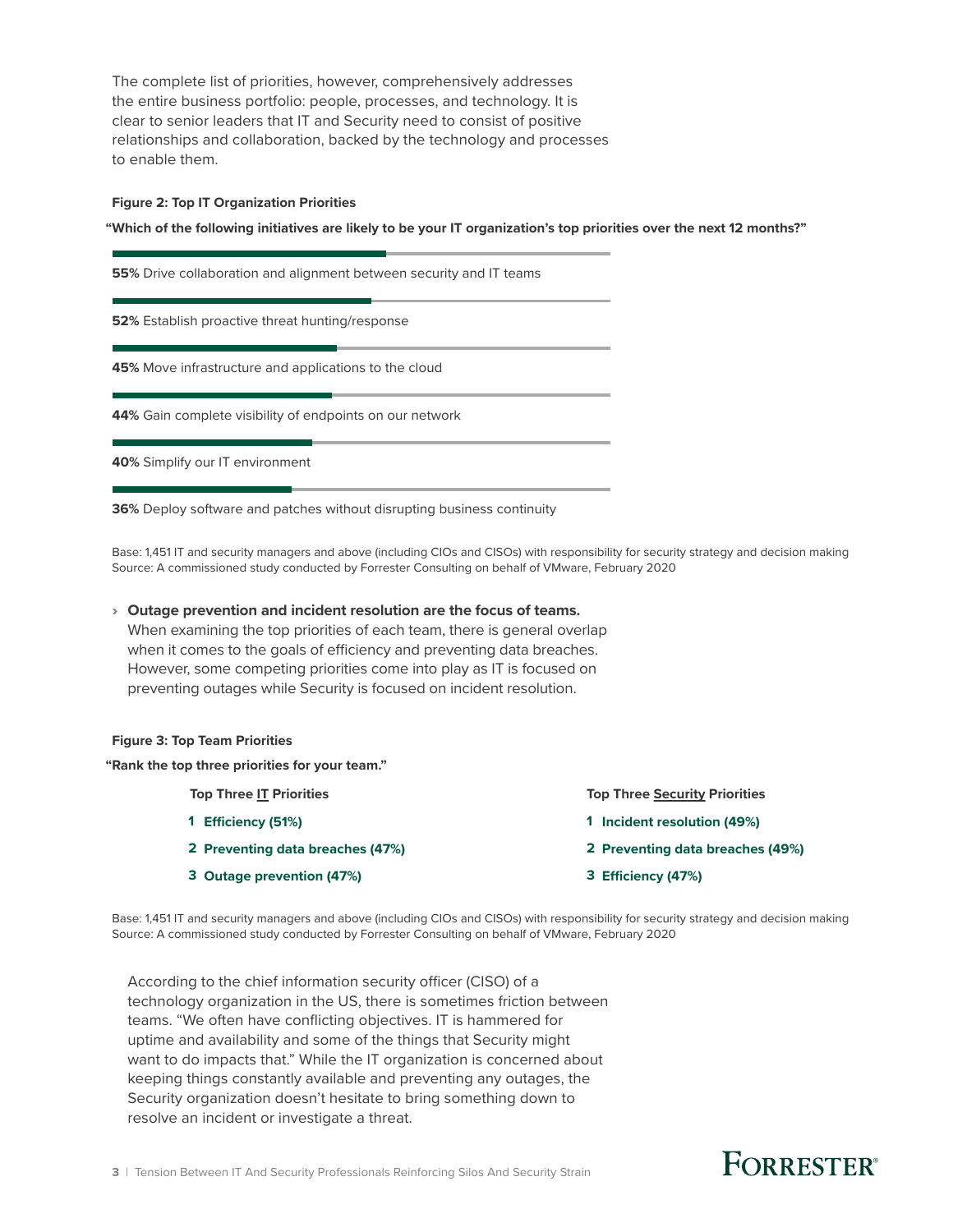### <span id="page-5-0"></span>Despite Collaboration Efforts, Teams Remain "Frenemies"

Despite these efforts of collaboration, there are clear hurdles that stand in the way of being successful. In researching these challenges, we discovered:

#### **NEGATIVE RELATIONSHIPS PLAGUE TEAMS**

› **Despite the goal of collaboration, IT and Security experience tension.** In assessing these relationships, we found the most negative relationships between IT and security as a whole, but also amongst the IT and security vice president and below (see Figure 4).

#### **Figure 4: Nature Of IT And Security Relationships**



Base: 1,451 IT and security managers and above (including CIOs and CISOs) with responsibility for security strategy and decision making Source: A commissioned study conducted by Forrester Consulting on behalf of VMware, February 2020

#### › **Only one-third of respondents have a unified IT and Security strategy.**

To further compound the collaboration struggles, even teams that should be working harmoniously together in the existing model are actually working at odds with each other. Although collaboration is a top goal for 55% of respondents, only 30% have a unified, consolidated IT management and Security strategy in place today. Although 41% are planning to implement a unified strategy in the next 12 months, organizations are playing catch-up and are consolidating strategies as an afterthought to the challenges being faced, rather than as a foundation from which both teams should be operating. Even those that claim to have a unified strategy have not consolidated critical items across teams (see Figure 5). Reports of low degrees of consolidation include areas

### **FORRESTER**<sup>®</sup>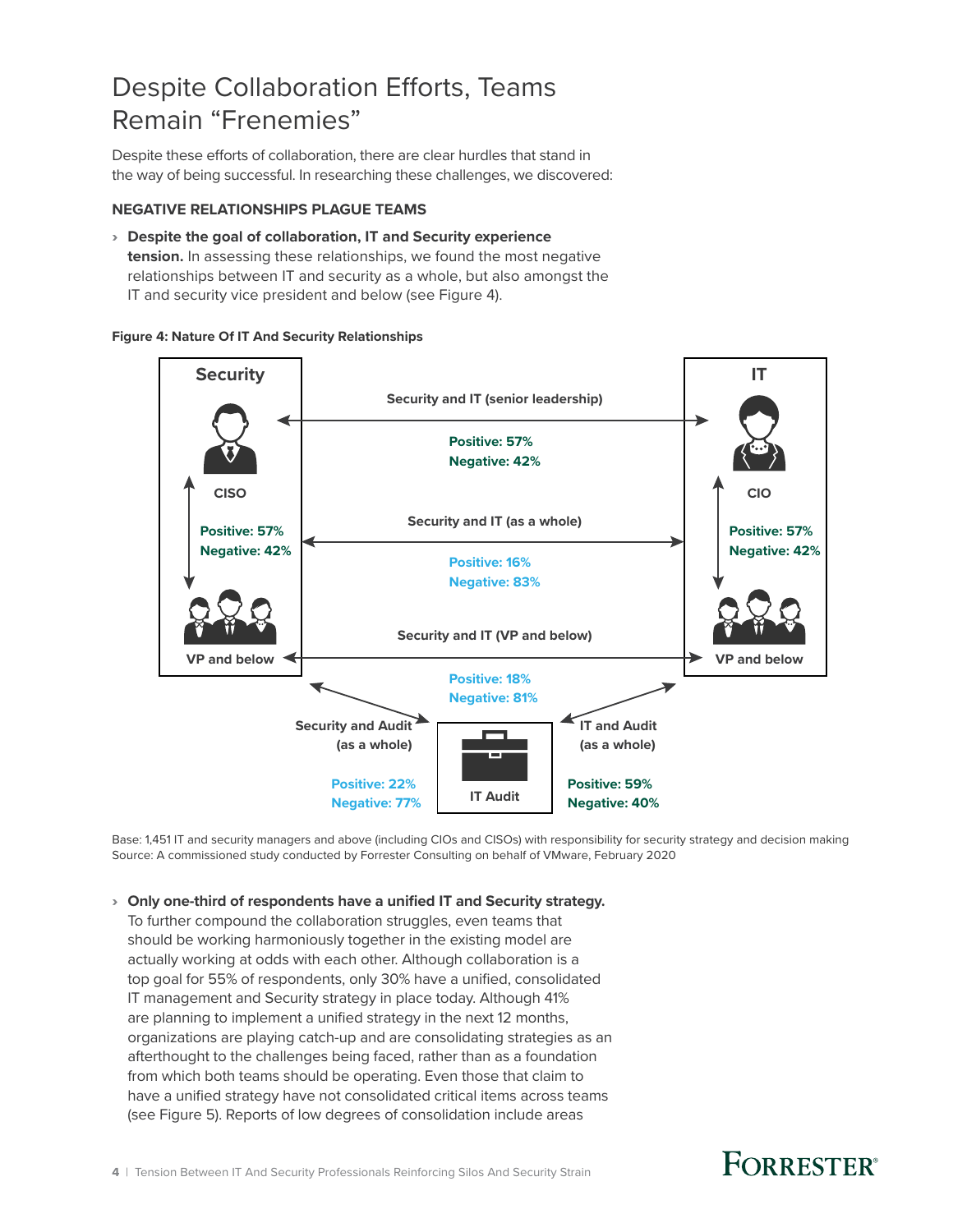such as operational processes based on security operations centers (SOCs) (37%), compliance based on audit (49%), and data products/tools (54%). Ideally, all of these things would be consolidated (near 100%) across teams to truly signify unification. However, teams are willing to settle for much less than "across the board consolidation" while still considering it a unified strategy. Based on these findings, it appears that integrating just a few of these things makes respondents feel as though they are unified, even though this may only be minimally true.

#### **Figure 5: Integrated Components Of A Consolidated Strategy**

**"You indicated that your security solutions are well integrated. Which of the following items are integrated at your organization?"**

**65%** Technology based SIEM tools

**58%** User interfaces

**54%** Data products and tools

**49%** Compliance based on audit

**37%** Operational processes based on SOCs

Base: 480 IT and security managers and above (including CIOs and CISOs) with responsibility for security strategy and decision making Source: A commissioned study conducted by Forrester Consulting on behalf of VMware, February 2020

- › **Both teams are in high-growth mode, leaving them focused inward rather than on collaboration.** Within the past 12 months, teams have increased their budgets (73% IT, 74% Security), purchased new products (68% IT, 72% Security), and increased their staff (56% IT, 61% Security). With the addition of new staff members, products, and budget, teams are often focused on their own inner workings rather than collaboration with others.
- › **IT and Security teams are facing talent shortages.** Fifty-three percent of IT teams and 64% of Security teams reported being understaffed. While the C-level reported taking more measures to increase the salaries and benefits they offer to attract better talent (76%) and find skilled talent to fit evolving needs (70%) than focusing on reskilling current employees (64%), the filling of those roles is a top challenge. Respondents noted that it is very or extremely challenging to find the right security (81%), threat-hunting (70%), or IT (70%) talent. As a result of the shortage, two C-suite professionals reported a larger focus on hiring under-skilled workers to train internally and an increase in task automation in order to reduce the need for more employees.
	- "We've hired a lot more entry level folks and then just trained them up, and we've hired a lot of people who are not cybersecurity professionals and then added cyber security skills after we brought them over. We still hire experienced cybersecurity people, but a lot less as a proportion of the overall hires than we used to." — *CISO of a tech solutions organization in the US*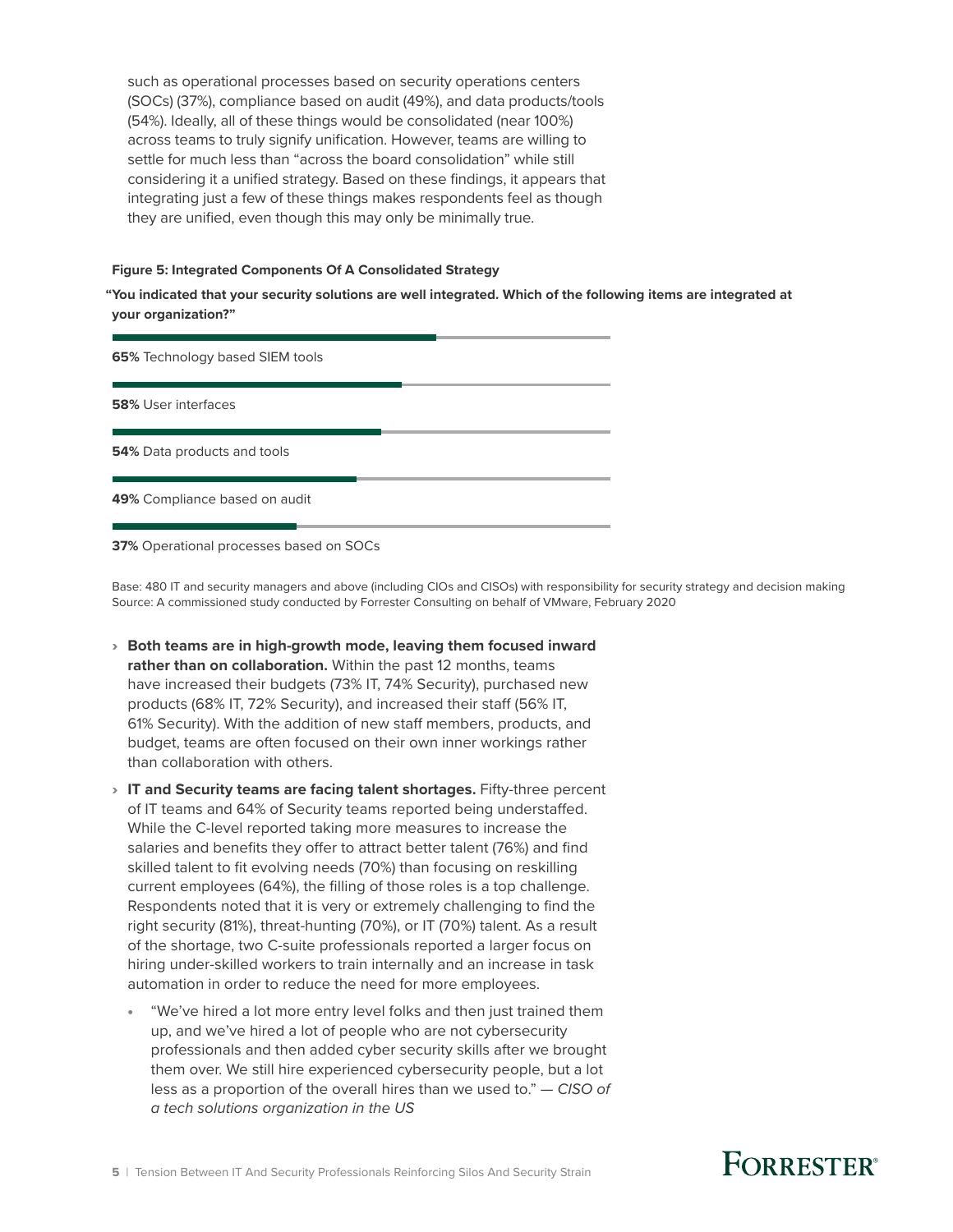- "We're just automating everything because we have no choice. We don't have the people." — *CIO of an energy corporation in the US*
- › **Communication is not always clear.** IT and Security teams report that communication gaps (80%) and communication silos across teams (74%) have major or extreme impacts on their ability to collaborate. Given the largely negative relationships that abound, it is not surprising that communication is often strained or even nonexistent. When asked what the biggest issue is for IT and Security teams, one CIO said: "It's 100% communication. It's people not communicating, not documenting, not telling somebody what they're doing. That is 100% the problem. You can put meetings together. You can do ticket reviews. It's just so difficult because people fundamentally just don't think about communicating. That's really where it's at." — *CIO of an energy corporation in the US*
- › **IT leaders face pressure from the board.** Respondents agreed that senior leadership and boards have a greater focus on Security (89%) and IT (73%) than they did two years ago. CIOs and CISOs also said that the top concerns of the board include:
	- Brand protection (81%).
	- Security threats and risks to the business (78%).
	- Reducing risk and exposure (77%).

These board priorities mean that CIOs and CISOs face heightened pressures from all sides. The push for collaboration across teams is a focus from the top down, in addition to reducing risk and protecting the company's brand.

### **ISSUES ARE MAGNIFIED BY TECHNOLOGY AND PROCESS CHALLENGES**

- › **Security threats are only becoming more advanced.** Senior leaders noted that, beyond internal collaboration and technology issues, security threats pose major challenges to their organizations. Top issues cited by CIOs and CISOs include:
	- **Unknown threats resulting in reputational damage.** "The security threats I'm most concerned about are ones that we don't know. I've got a really good handle on the ones we know about. We've taken a lot of work and a lot of effort to put the security controls and the layers in place to protect against the known. Reputational damage is my biggest fear. And the reputational damage would come from either one of our products being fundamentally insecure or bad guys [overtaking a product]." — *CIO of an energy corporation in the US*
	- **Threats to intellectual property.** "Protecting our intellectual property is always going to be one of the top things that we need to look out for." — *CISO of a tech solutions organization in the US*
	- **Threats from nation states looking to compromise both internal and external contacts.** "Nation states with infinite resources looking for valuable research data or compromising internal employees who have access to sensitive information [is an issue]." — *CIO of an educational institution in the US*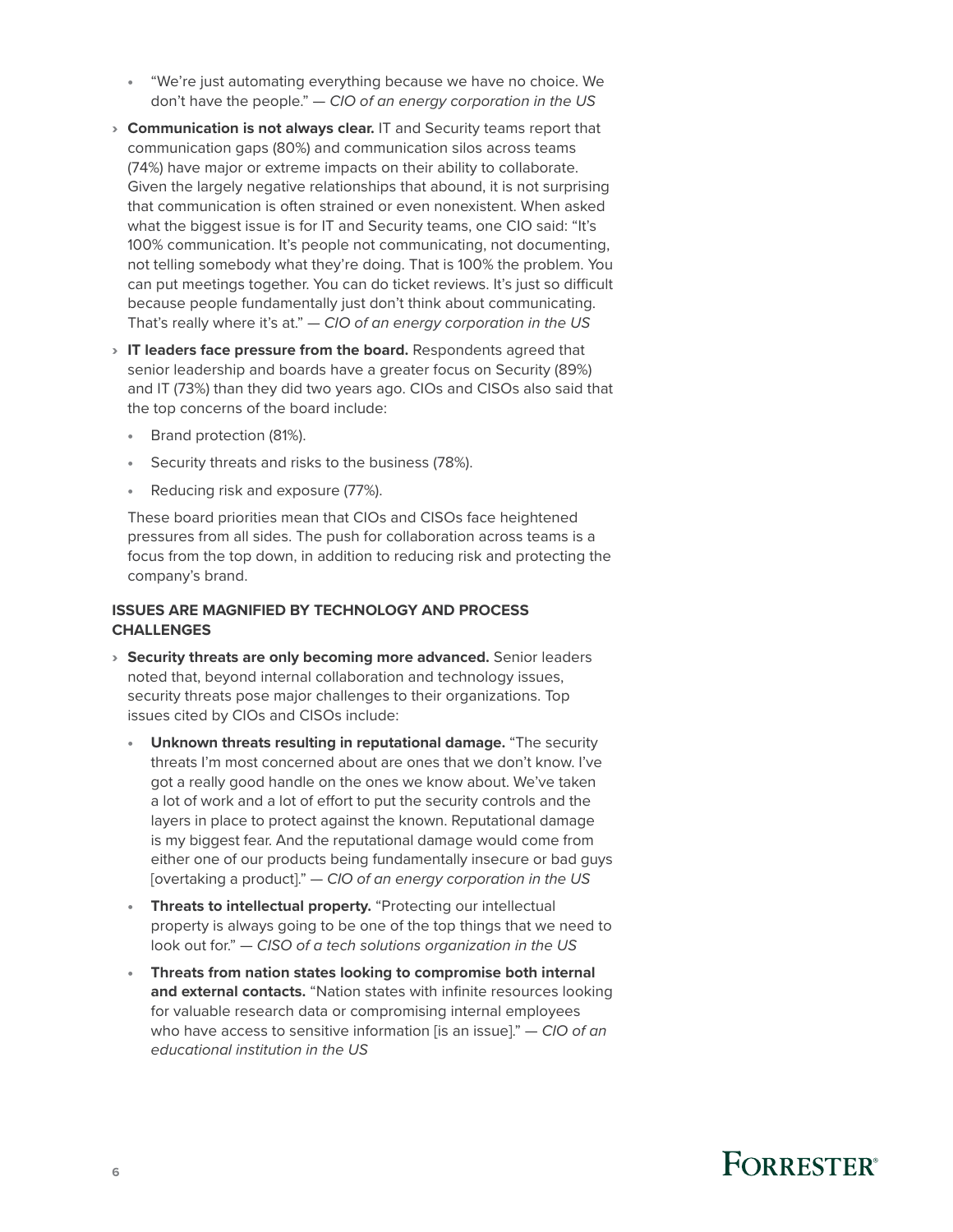Companies in both the private and public sector must always be prepared for geopolitical risks. In fact, recent Forrester research shows that 72% of global CISOs agreed that they may be affected by geopolitical cyberactivity.<sup>1</sup> Given the advanced nature and exposure to potential threats, companies must be prepared to face these challenges when  $-$  not if  $-$  they arise.

› **Technology challenges exacerbate this negativity.** Technology challenges exacerbate these collaboration challenges as teams face an overwhelming number of misaligned tools, ineffective security products, and other security challenges. On average, companies have 27.4 security products. However, only one-third said their solutions are mostly or completely integrated (see Figure 6). The overwhelming number of tools combined with the lack of integration leads to high levels of dissatisfaction. Even when looking at enterprise firewalls some of the most established security tools in the marketplace — only half (52%) said they are satisfied with the firewall products they have. When asked if security solutions were integrated, one CISO with a pharma organization in the US said: "No, I would not say that. As with most firms, the security solutions are built with a bunch of disjointed tools that were purchased because their functions were best in breed or even currently are best in breed — and then don't necessarily work in harmony with one another."

Teams face an overwhelming number of misaligned tools, ineffective security products, and other security challenges.

**Figure 6: Integration Of Security Products** 

**"How well-integrated are the security solutions in your organization?"**



Base: 1,451 IT and security managers and above (including CIOs and CISOs) with responsibility for security strategy and decision making Source: A commissioned study conducted by Forrester Consulting on behalf of VMware, February 2020

### **FORRESTER**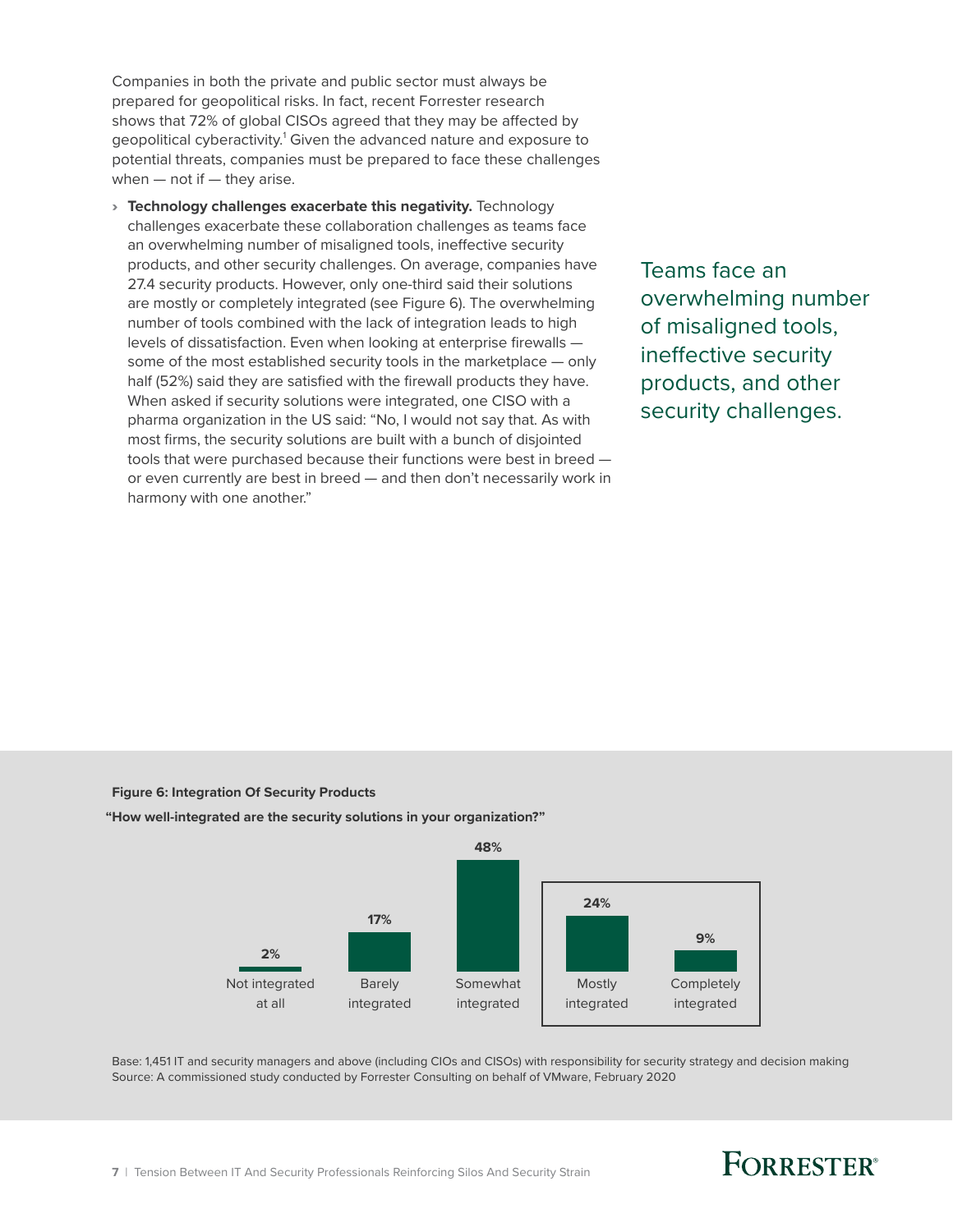### <span id="page-9-0"></span>Consolidated IT And Security Strategies Lay A Foundation For Future Success

In order to address these critical challenges and create a truly unified security strategy, organizations must address all dimensions of business: people, processes, and technology. In researching the benefits of a unified security strategy, we found:

- › **Teams plan to resolve collaboration issues in the near-term.** Despite the barriers, organizations are resolved to address their cross-team challenges and prevent future crises. Fifty-two percent of respondents agreed that IT and Security currently want to be unified, but they face obstacles that prevent unification. However, only 19% believe this will be true in three to five years. This means that companies are hyperfocused on addressing these critical collaboration issues now to create a more solid foundation for the future.
- › **A consolidated IT and Security strategy would resolve key issues.** The key component of resolution for teams is to have a consolidated strategy for the entire portfolio: people, processes, and technology. Alleviating relationship strain and communication issues are key barriers to overcome for the people, but process and technology barriers also inhibit success. Creating a unified, consolidated strategy would put the right tools into the hands of the right people, empowered by the right processes to perform their jobs. This would create tech-enabled collaboration through shared tools and greatly help to reduce the number of security breaches — two things organizations need the most (see Figure 7).
- › **Security and technology advancements are top drivers of the adoption of a unified strategy.** Companies that have adopted a unified strategy cited these as their top three drivers of adoption:
	- Increased security (52%)
	- Technological advancement (47%)
	- Better asset visibility (41%)

Interestingly, respondents cited increased security as the top driver for both IT and Security teams. They know security should be a team sport, and not just left to Security teams alone. As noted in a recent Forrester report: "Network security starts and ends with visibility."<sup>2</sup> By pursuing a unified strategy, companies choose to collaborate across teams and unify their efforts to increase visibility and accomplish big-picture security and technology goals.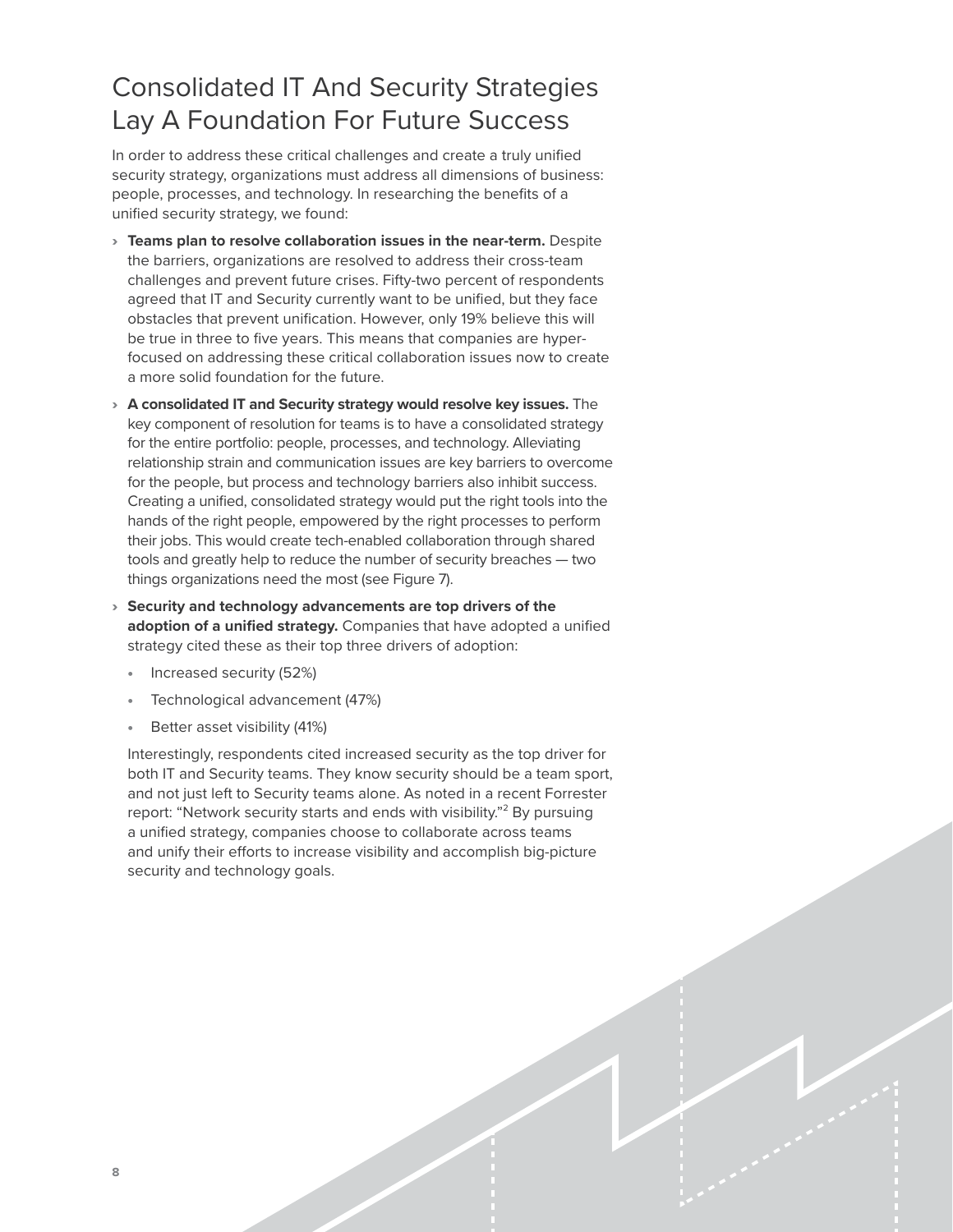#### **Figure 7: Benefits Of A Consolidated Strategy**

**"What are the benefits of a unified, consolidated IT management and security strategy?"**

**46%** Fewer security/data breaches

**43%** Ability to quickly identify, contain, and remediate threats

**42%** Increased collaboration

**40%** Improved IT hygiene

Base: 1,451 IT and security managers and above (including CIOs and CISOs) with responsibility for security strategy and decision making Source: A commissioned study conducted by Forrester Consulting on behalf of VMware, February 2020

A consolidated strategy would create tech-enabled collaboration and reduce the number of security breaches two things companies need the most.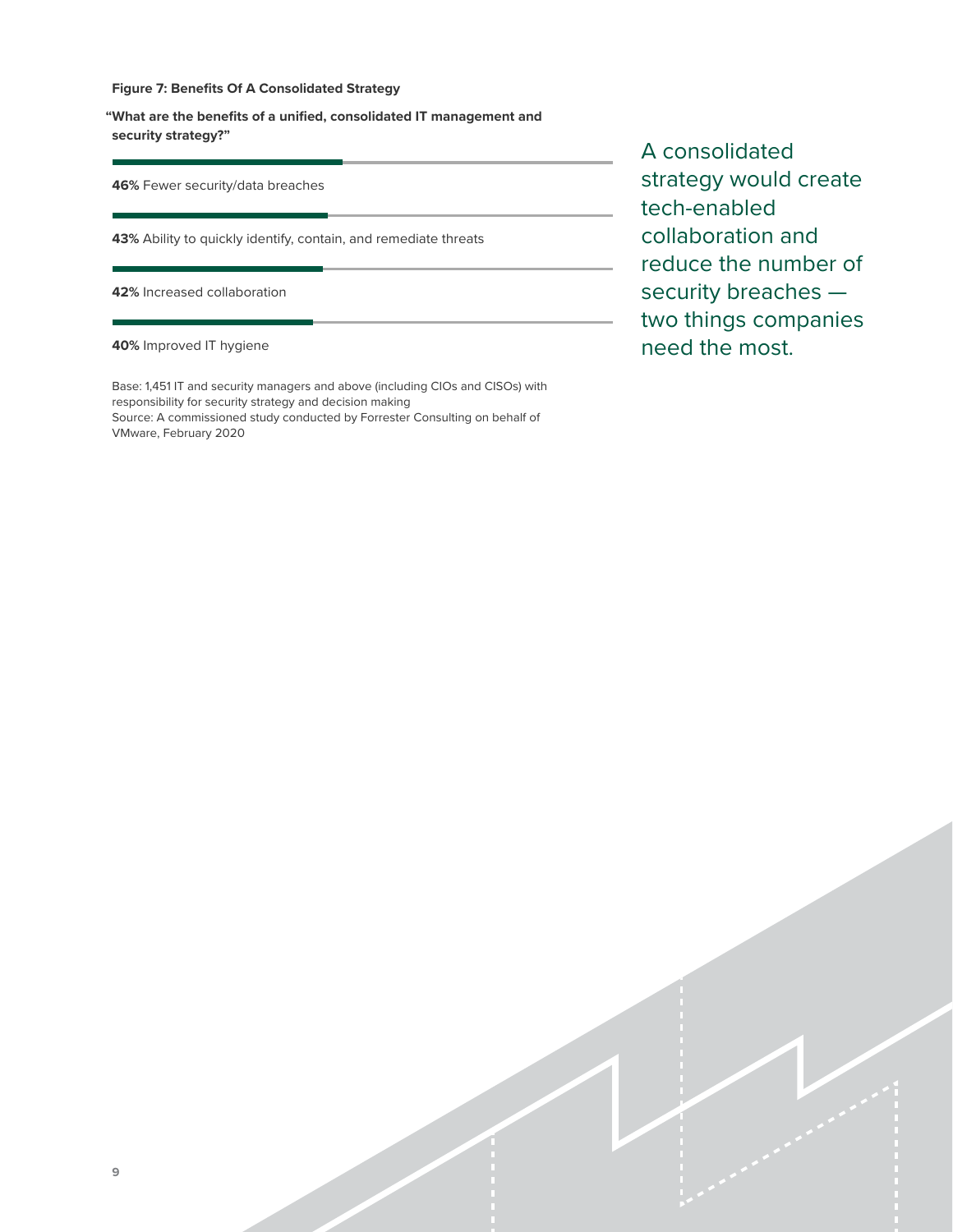# <span id="page-11-0"></span>**Key Recommendations**

There's a clear desire for IT and Security teams to work together, but the result of collaborative efforts often leaves both teams unhappy with each other. Misaligned priorities and a fragmented technology landscape give teams a scarcity mindset. Competing for time, attention, and budgets can cause even the most well-intentioned strategies to fail.

However, Forrester's in-depth survey of security strategy decision makers about unified IT and Security strategies yielded several important recommendations to help you avoid these pitfalls:



**Security must become a team sport within your organization, not a siloed activity executed by an isolated Security team.** Today, this

domain has become a multicompetency discipline, requiring expertise from many different departments. Whether separate teams or units within the same department, both your IT and Security leaders should follow the directives of successful peers to turn to a shared responsibility model that incorporates the various types of expertise your teams need to successfully defend enterprise technology initiatives, protect your users, and avoid costly brand and reputational damage. The most successful teams have open lines of communication, work under complimentary (rather than competing) goals, and share consolidated processes and technologies (where possible) to streamline efforts.



**Consolidate your IT and security strategy to have fewer breaches and faster response.** Organizations that felt they had successfully unified their strategies showed it paid off for them with reduced friction for the Security team in the form of faster response times and threat remediation. They also experienced collaboration and IT improvements such as improved hygiene. These benefits combined with fewer security breaches add great value to IT and Security teams. While consolidating your IT and Security strategy might seem daunting, the wins make it worth it.



**Get the right technology in place to prepare for the team sport approach.** Unfortunately, most participants found themselves hobbled by dated approaches from the vendors they worked with. In spite of efforts to unify strategies and become more collaborative, organizations are left unprepared, unintegrated, and unsatisfied with the outcomes produced due to tools and technologies that operate on a legacy basis. To unify your IT and Security teams, you must start looking for technologies that can support the needs of both sets of stakeholders, satisfying both IT and Security teams so that the tension borne from competition over scarce resources can subside. Once the teams come together on agreed upon goals, objectives, and measures of success for projects, they can address their technology stack accordingly. This allows organizations to make more informed and solutions-based purchase decisions resulting in consolidated vendors, reduced operations complexity, and easier day-to-day operations.

### **FORRESTER®**

**10** | Tension Between IT And Security Professionals Reinforcing Silos And Security Strain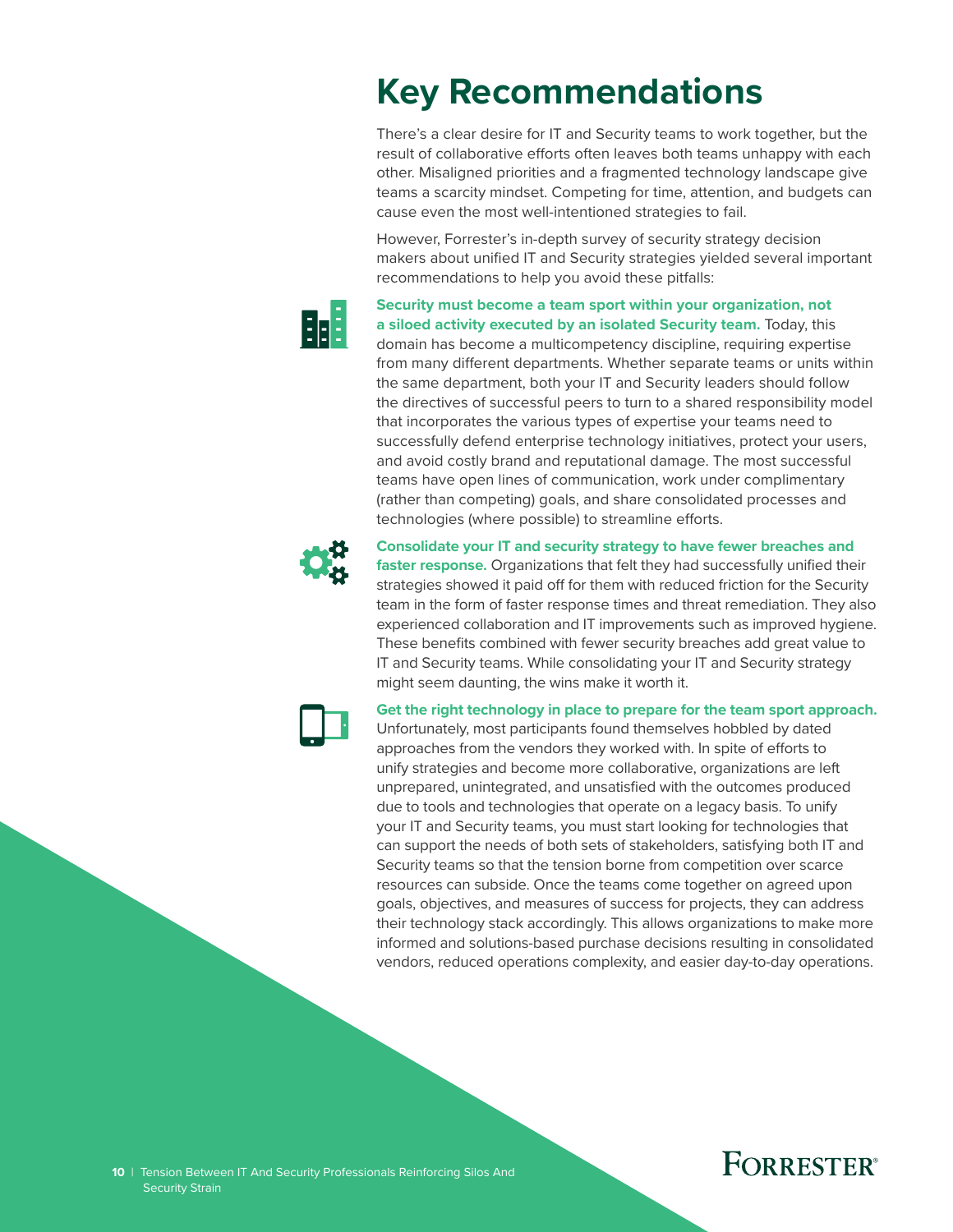### <span id="page-12-0"></span>Appendix A: Methodology

In this study, Forrester conducted an online survey with 1,451 manager level and above IT and Security respondents at global organizations across industries to evaluate the relationship between IT and Security teams as well as the challenges and benefits of having a unified, consolidated IT management and Security strategy. Forrester also conducted eight qualitative interviews with CIOs and CISOs about this topic. The study was completed in February 2020.

### Appendix B: Demographics/Data



Base: 1,451 IT and security managers and above (including CIOs and CISOs) with responsibility for security strategy and decision making Source: A commissioned study conducted by Forrester Consulting on behalf of VMware, February 2020

### **FORRESTER**